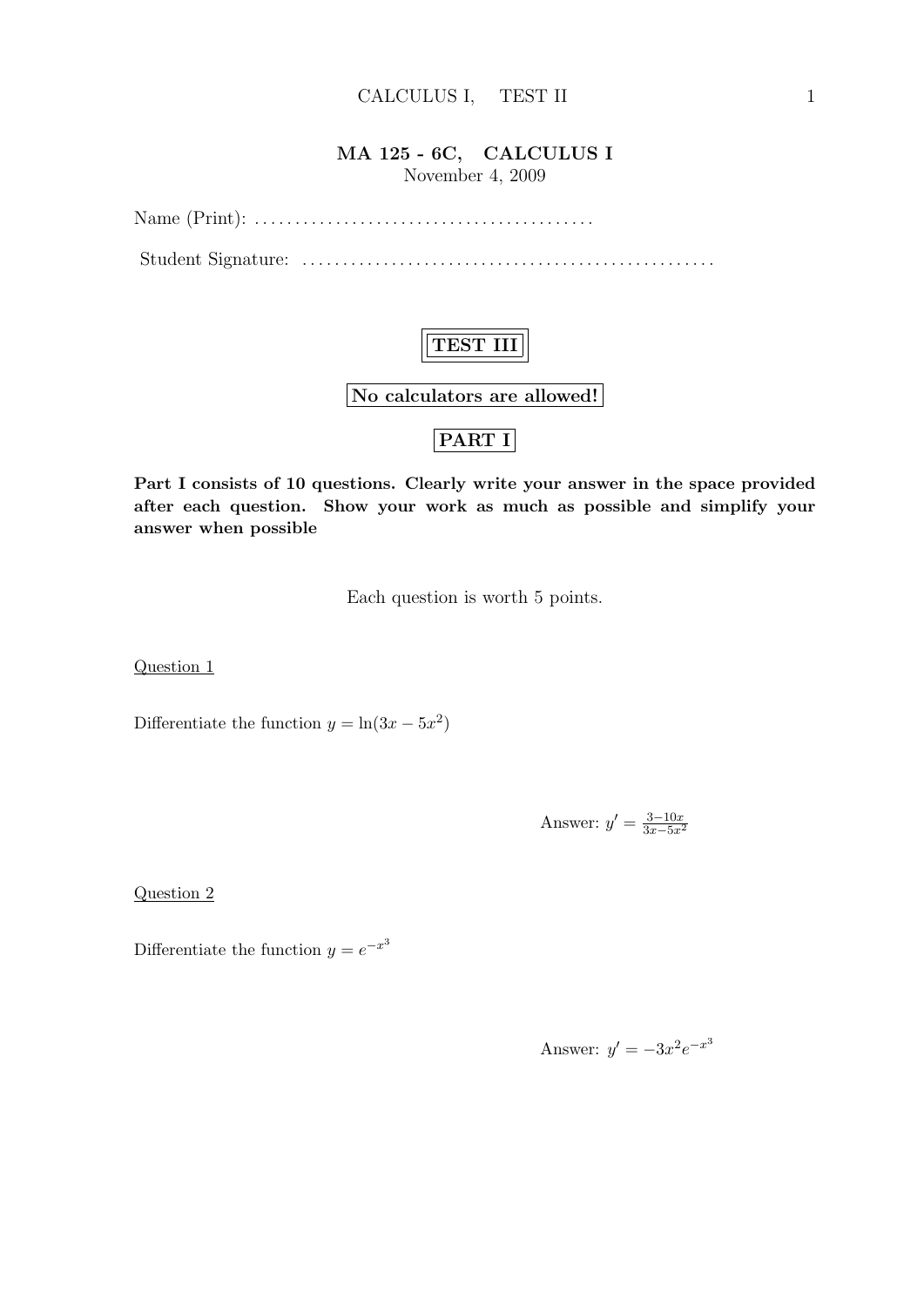#### Question 3

Differentiate the function  $y = \tan^{-1}(5x + 1)$ 

Answer: 
$$
y' = \frac{5}{1 + (5x + 1)^2}
$$

Question 4

Differentiate the function  $y = x^2 \sin^{-1}(x+1)$ 

Answer: 
$$
y' = 2x \sin^{-1}(x+1) + \frac{x^2}{\sqrt{1-(x+1)^2}}
$$

Question 5

Differentiate the function  $y =$ √  $\overline{e^x-4}$ 

Answer: 
$$
y' = \frac{e^x}{2\sqrt{e^x - 4}}
$$

Question 6

Evaluate  $\lim_{x \to \infty} \frac{100 + \ln x}{x}$  $\overline{x}$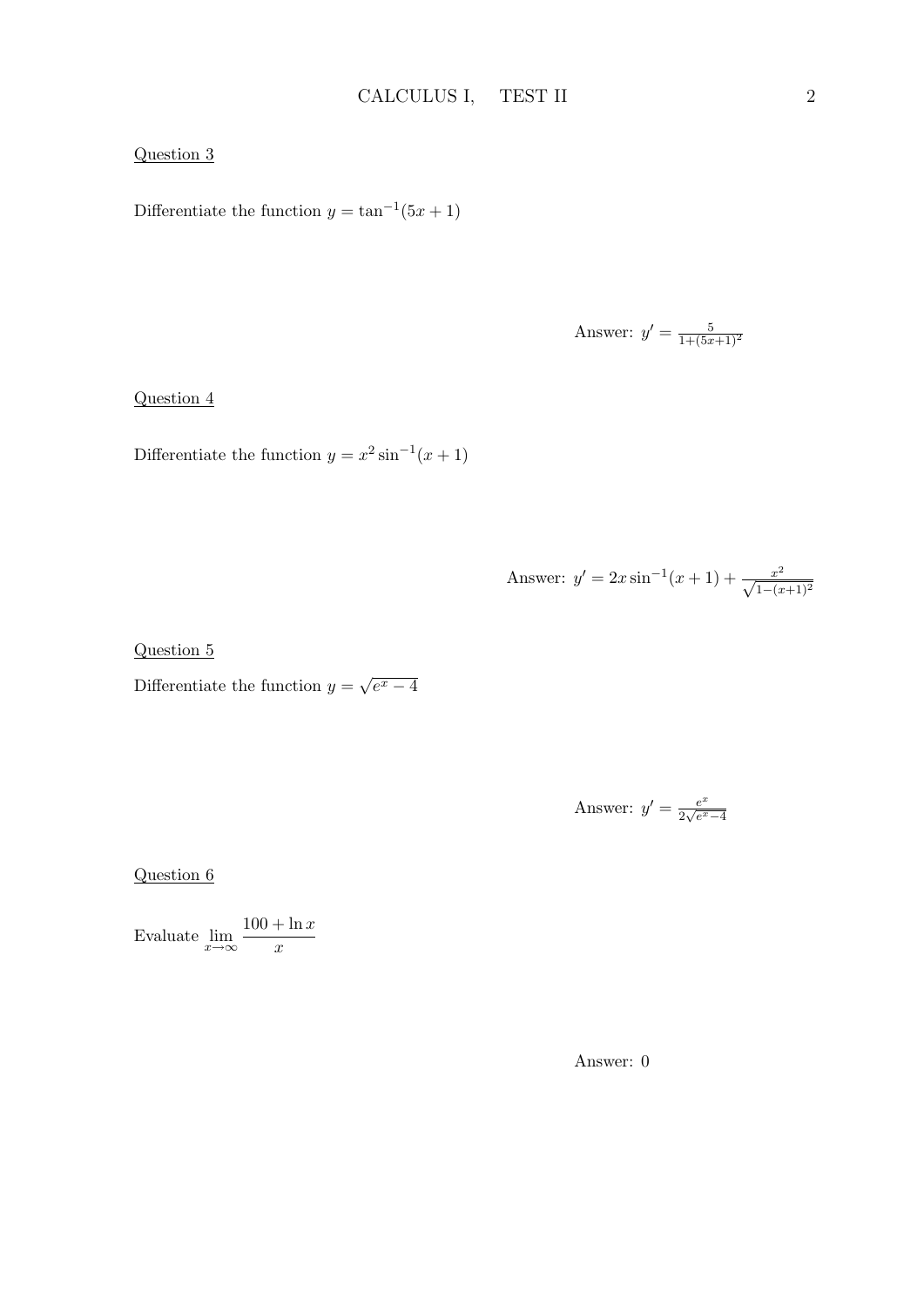#### Question 7

Find the linearization of the function  $f(x) = \sqrt{1+2x}$  at  $a = 0$ 

Question 8

Answer:  $L(x) = 1 + x$ 

Simplify  $tan(cos^{-1}(x))$ 

Answer:  $\sqrt{1-x^2}$  $\overline{x}$ 

Question 9

Differentiate the function  $y = \ln(\tan(x))$ 

Answer:  $y' = \frac{1}{\sin x}$  $\sin x \cos x$ 

Question 10

Use Newton's method two find the second approximate solution  $x_2$  to the equation

$$
x^3 - x - 4 = 0
$$

if  $x_1 = 1$ .

Answer:  $x_2 = 3$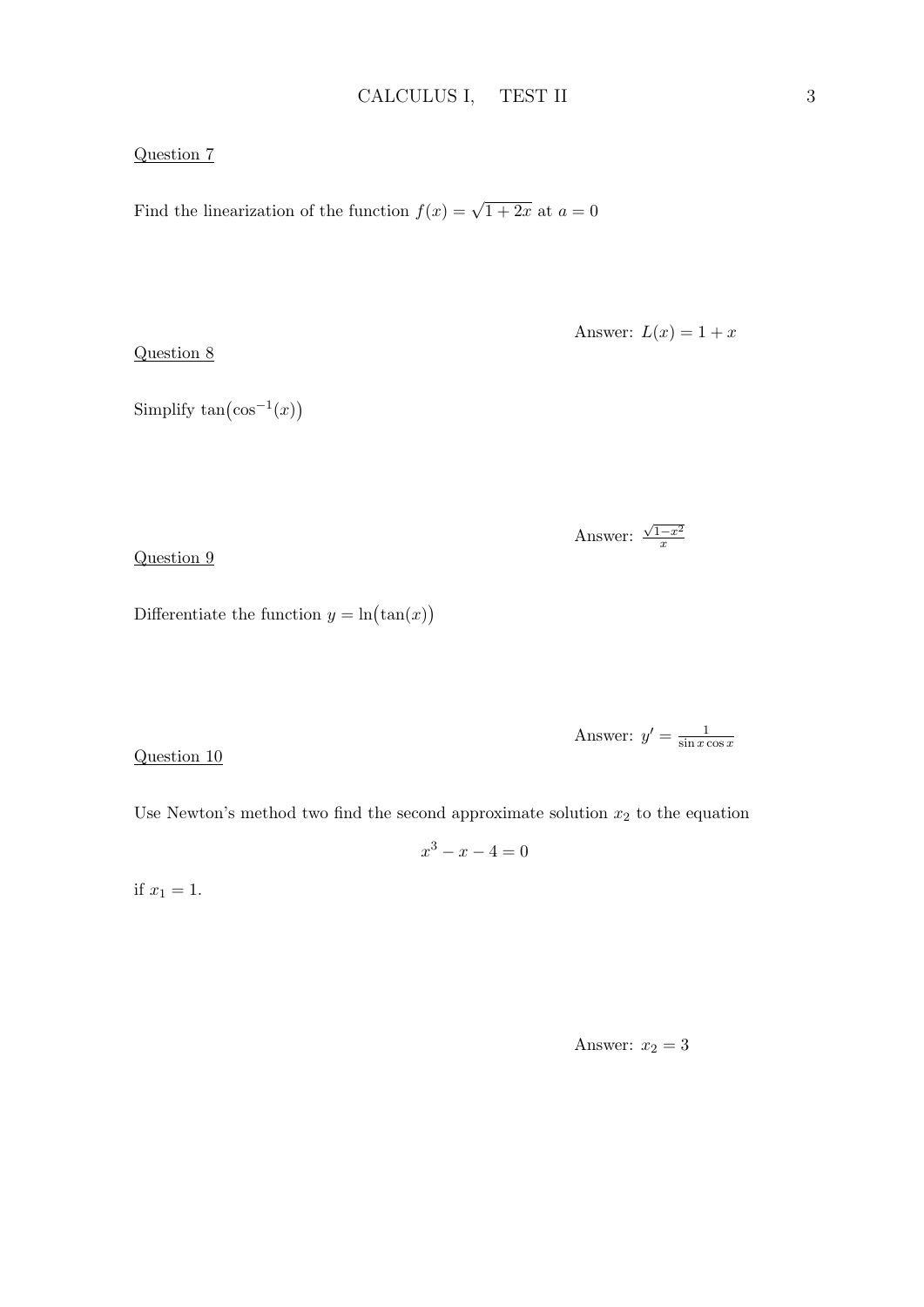### PART II

Each problem is worth 10 points.

Part II consists of 5 problems. You must show your work on this part of the test to get full credit. Displaying only the final answer (even if correct) without the relevant steps will not get full credit. Simplify when possible

### Problem 1

Use logarithmic differentiation to find the derivative of

$$
y = \frac{x^{7/4}(x^2+x)^{12}}{\sqrt[3]{6x-1}}
$$

You do not need to simplify the answer, but you must express your answer in x (and not in y).

Answer:

$$
y' = \frac{x^{7/4}(x^2+x)^{12}}{\sqrt[3]{6x-1}} \left( \frac{7}{4x} + \frac{12(2x+1)}{x^2+x} - \frac{2}{6x-1} \right)
$$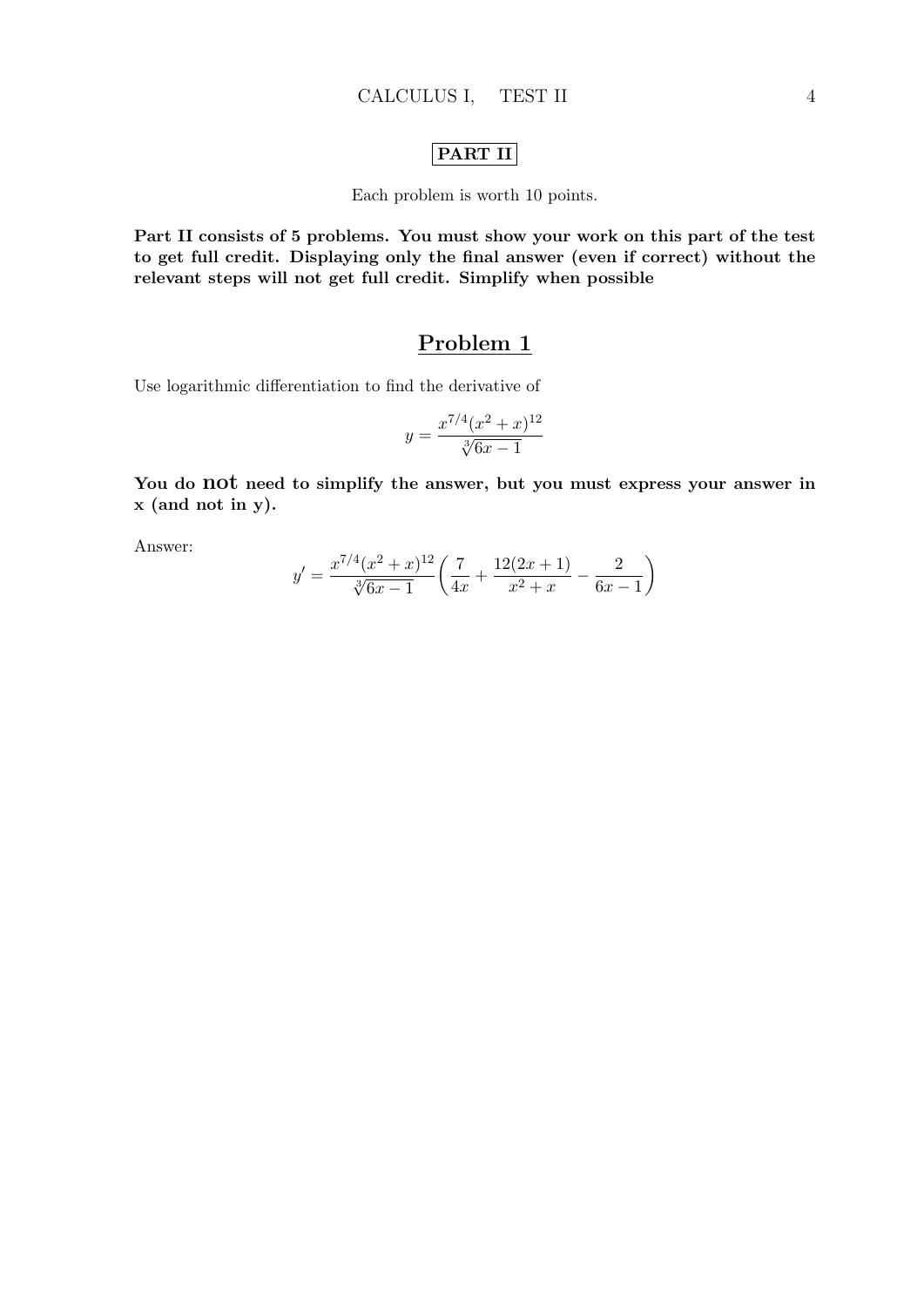Find the derivative  $y'$  if

$$
y = x^{\ln(x^2)}
$$

Answer:

$$
y' = x^{\ln(x^2)} \left( \frac{4 \ln x}{x} \right)
$$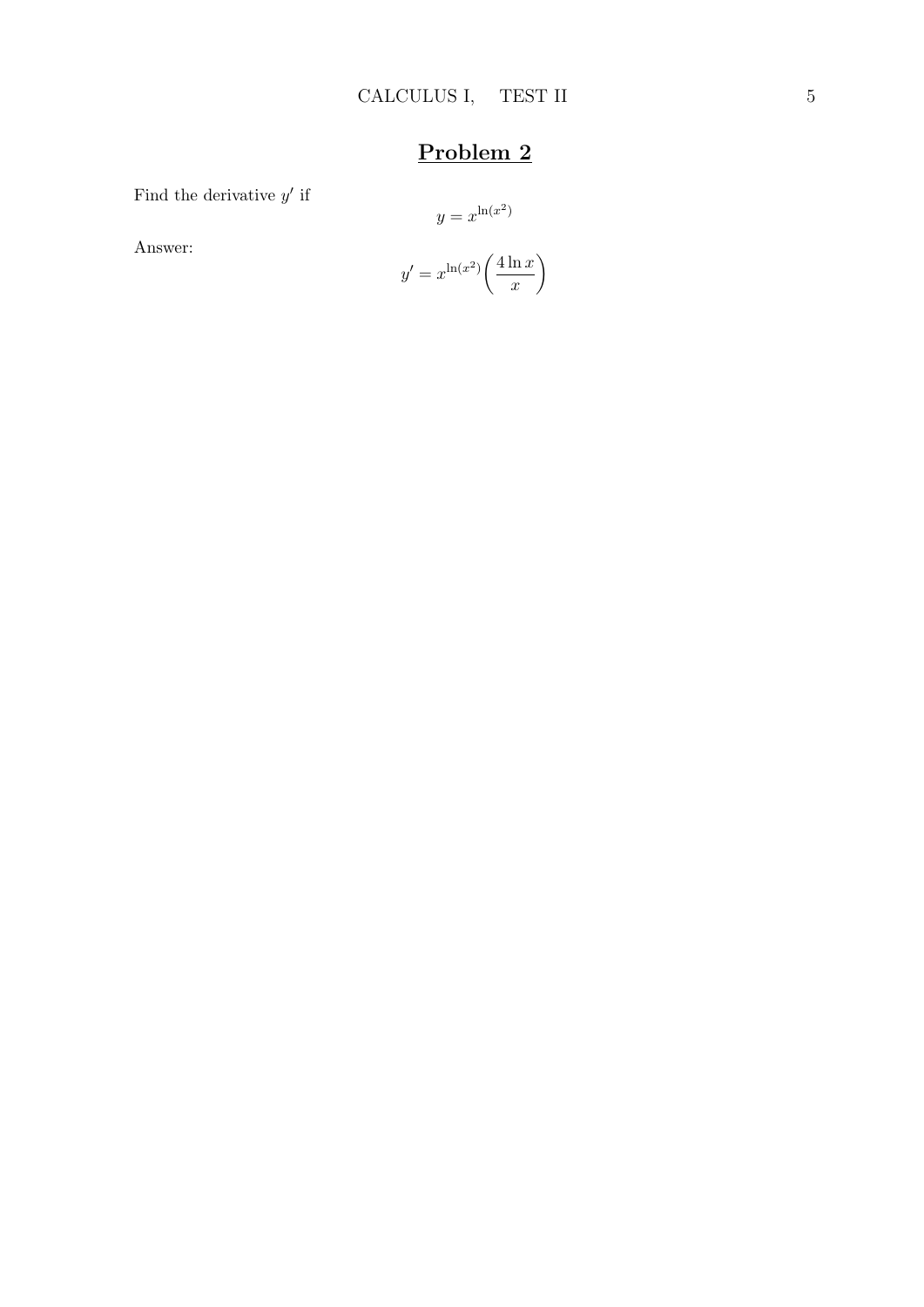(a) Find the limit

$$
\lim_{x \to 1} \frac{\ln x}{1 - \sqrt{x}}
$$

Answer: −2

(b) Find the limit

 $\lim_{x\to 0} (1 - \sin x)^{2/x}$ 

Answer:  $e^{-2}$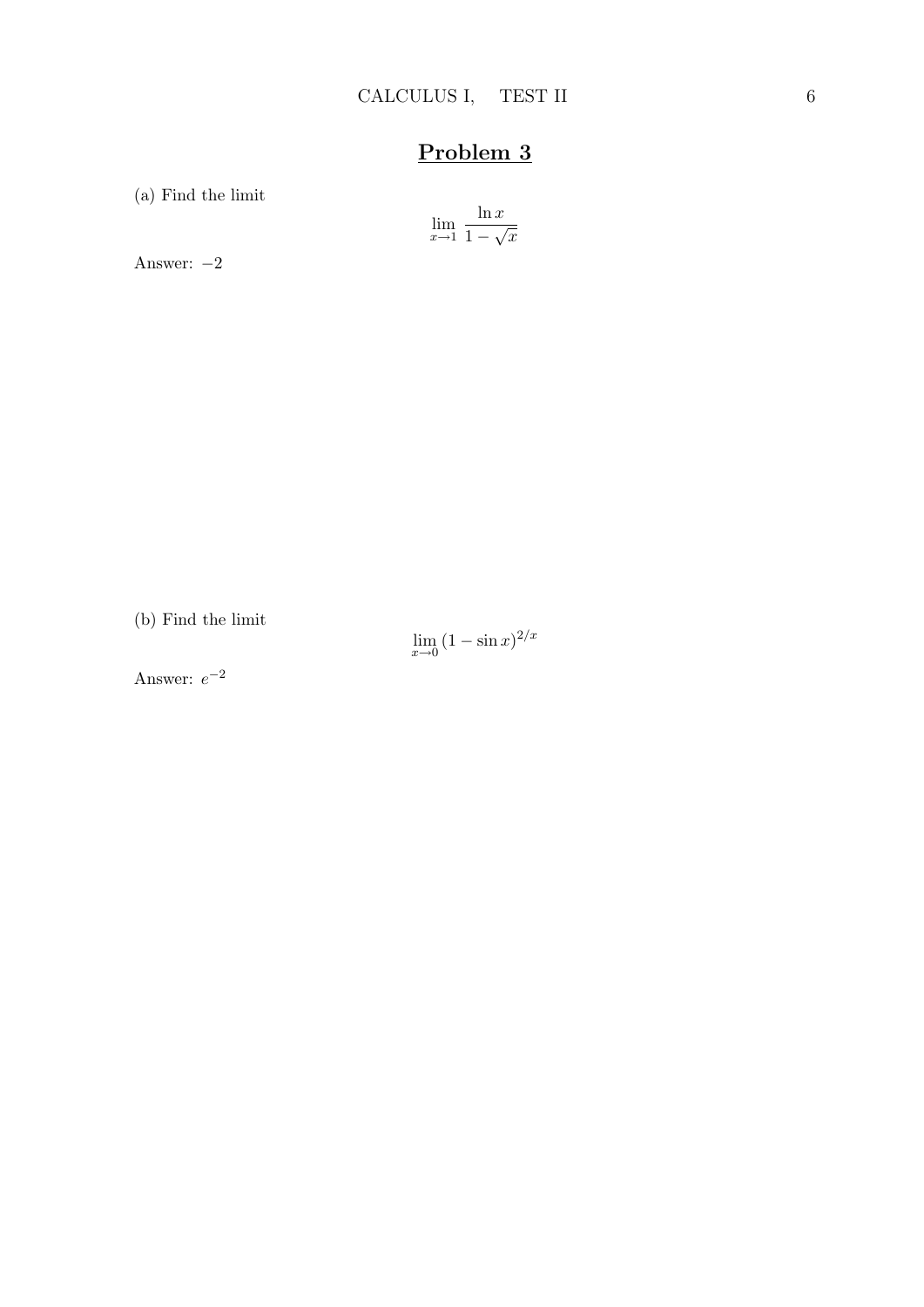Find the limit

$$
\lim_{x \to 0} \frac{1 - \cos(4x)}{x^2}
$$

Answer: 8.